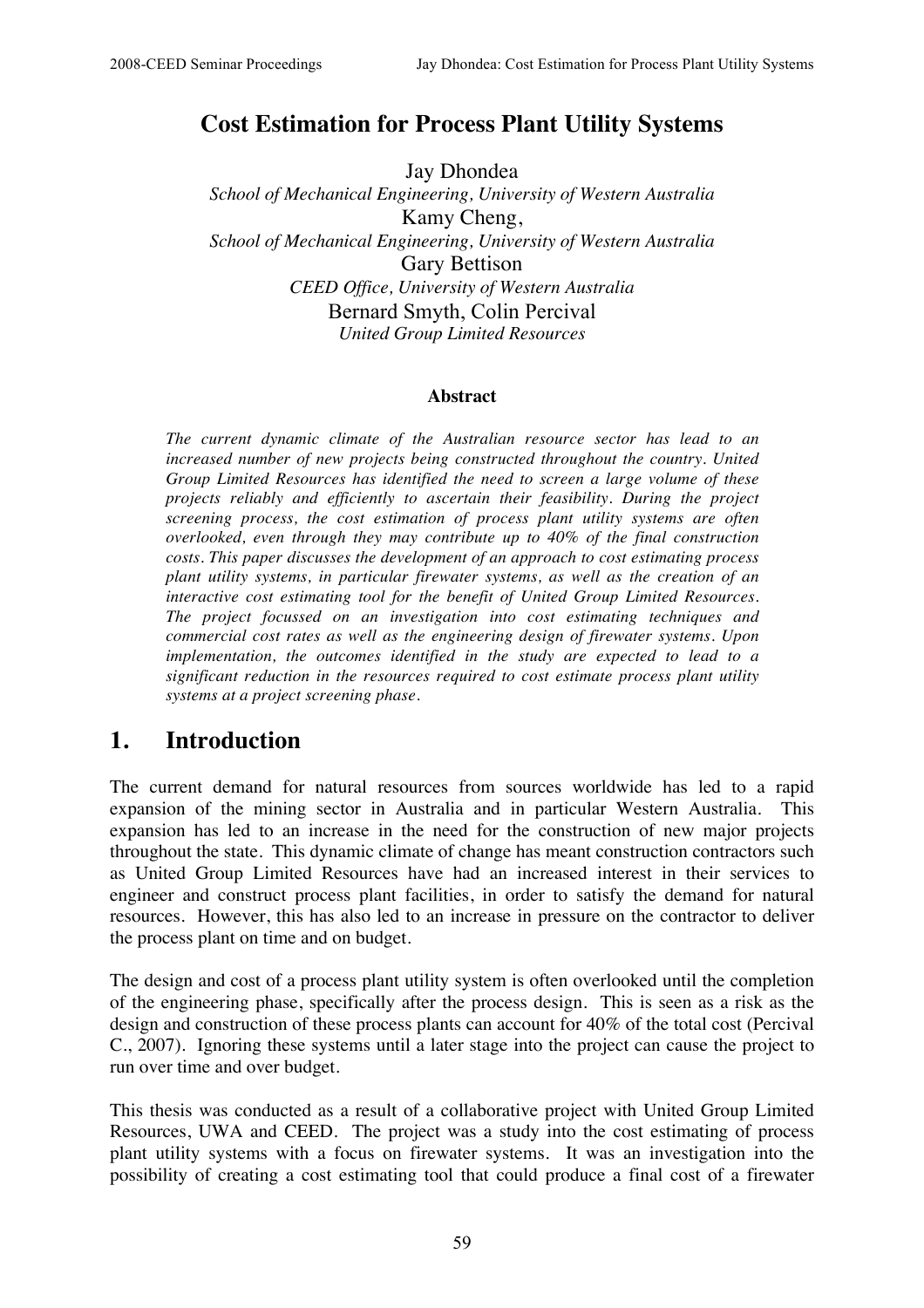system to a certain accuracy based upon some basic information that would be provided by a client.

The level of consumption information issued by the client will affect the accuracy of the cost estimate produced. This project was intended to produce a cost estimating tool that could be used in the early stages of a project when minimal information is available. The system was to be a high level factored cost estimating approach for utility systems that would give an estimate by assessing basic key utility consumption and configuration information. Many of the utility system types exhibit common elements regardless of the plant process type. By focusing on one utility system type, a cost estimating approach could be produced and applied to other process plant utility systems.

## **1.1 Project Objectives**

- Investigate cost estimating techniques and identify the project phase where cost estimating tool can be implemented.
- Understand and identify the key technical parameters of a Firewater System.
- Develop engineering design equations and assumptions to be incorporated into a cost estimating tool.
- Obtain a set of commercial cost rates to apply to engineering design equations developed.
- Create and develop an interactive cost estimating tool for Firewater Systems.
- Test and review system against real data from UGL Resources in the form of a case study to verify accuracy of cost estimating tool.
- Produce recommendations and outline of future development for the client.

## **2. Background**

## **2.1 Cost Estimating Techniques**

Cost estimation is defined as the "evaluation of all the costs of the elements of a project or effort as defined by an agreed-upon scope" (AACE, 1990). UGL Resources required an approach to cost estimating process plant utility systems for project screening purposes. It was important to define what type of cost estimate was required for this phase of the project, as it specifies the accuracy, cost and resources required as well as the level of consumption information that would be available from the prospective client. Three types of cost estimates (De Garmo et al, 1997) were investigated to ascertain the most appropriate. These were:

- Order-of-Magnitude Estimate (Preliminary Estimate)
- Budget Estimate (Semi-Detailed Estimate)
- Definitive Estimate (Detailed Estimate)

Order-of-magnitude estimates can be based upon cost-capacity relationships, ratios or physical dimensions. However, their precision can vary as much as  $\pm 30$ -50% (Park et al, 1984), but this sacrifice in precision is justified by the ability to screen a large number of alternative projects in a short period of time. This definition satisfied the requirements of UGL Resources, and thus it was decided an order-of-magnitude approach would be utilised throughout the cost estimation procedure.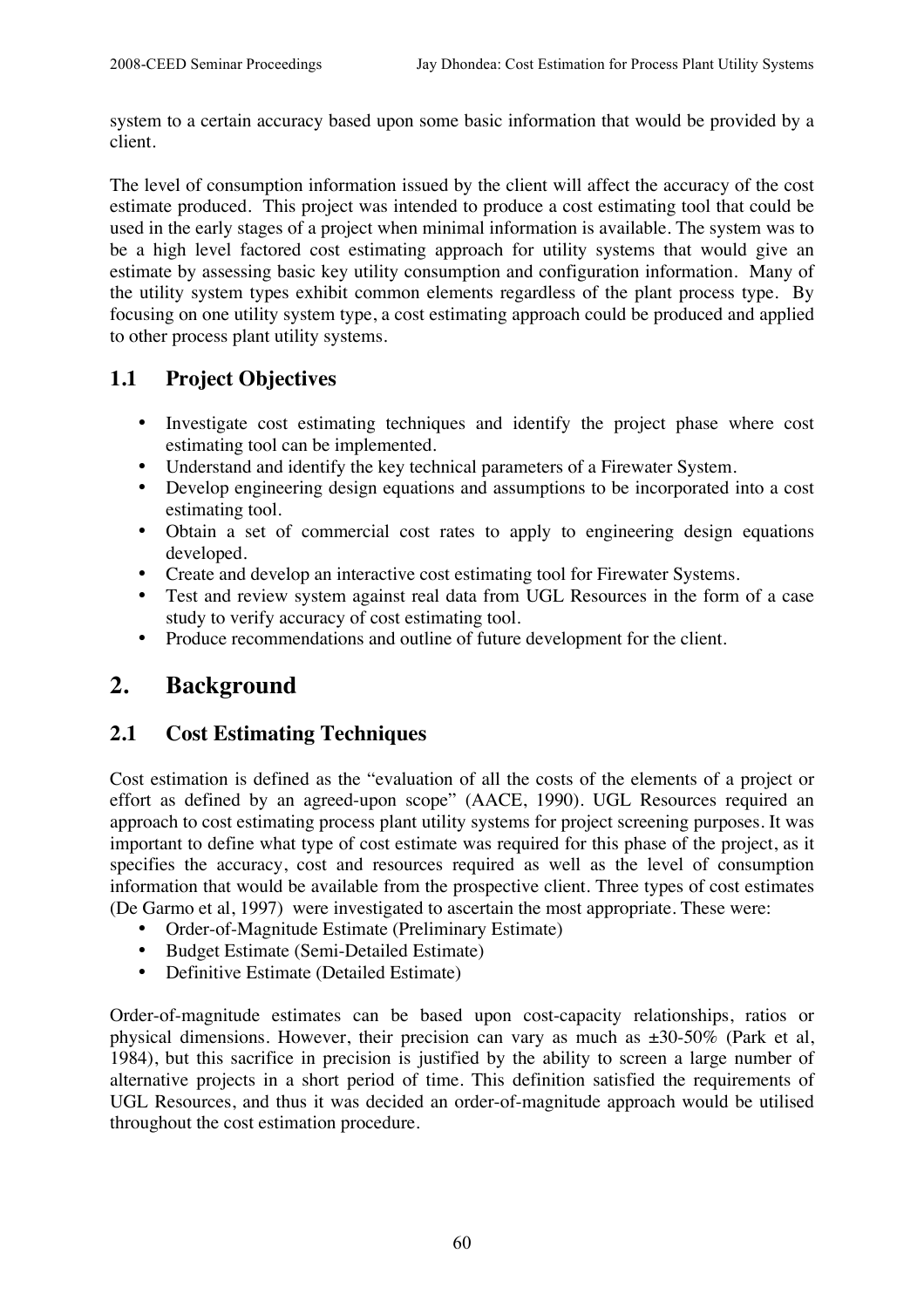## **2.2 Firewater Systems**

The fundamental purpose of a process plant facility is to refine raw material that is mined to produce a final product that can be sold on to a consumer. This main process requires support systems to help produce the final product and for the process plant facility to operate. These systems are known as utility systems. Although there are multiple utility systems present in a process plant facility it was decided to produce a cost estimating tool for a Firewater System as:

- They are required in any process plant facility irrespective of the process. *"Fires and explosions in mines have been identified as one of eight key causes of over 85% of fatalities in the Australian Mining Industry over the past 15 years"* (MISHCSI, 2005).
- Can often be the most expensive utility system to construct due to the specialised mechanical items required. E.g. pump arrangement and fire fighting equipment.
- Firewater systems contain many aspects that are identifiable in other utility systems. Taking this system as the most complex, the methodology can be applied to other utility systems.

A simplified firewater system was considered throughout the investigation which consisted of a firewater storage method, pump arrangement, piping distribution system and fire fighting equipment (See Figure 1). The firewater system design was dependent on a set of consumable information including the area to be protected, length of protection time in hours as well as the hazard level of the process plant.



#### **Figure 1 General Arrangement for Firewater System that was considered for cost estimation**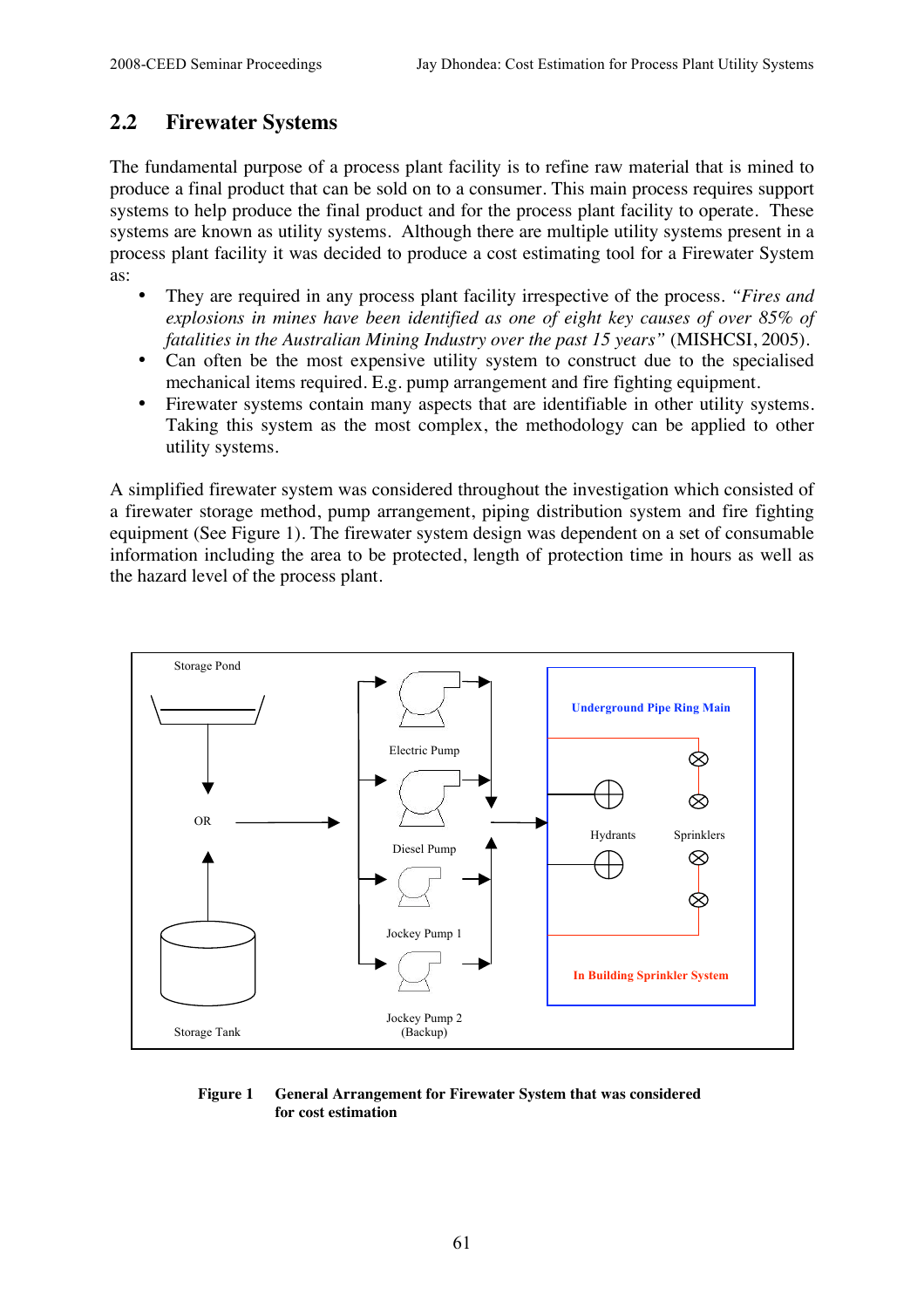## **2.3 Key Assumptions**

Amongst other assumptions required to design the firewater system, three key ideals were kept in mind whilst completing the cost estimating procedure.

- Cost estimates considered were for greenfield projects only, that is, there was no existing process plant in place that must be taken into account. This equates to no constraints or costs for remodelling or reworking existing firewater systems.
- Mobilisation and demobilisation costs would be accounted for in the scope of work for the process plant facility as a whole, rather than individual systems to be constructed.
- Costs produced are for procurement and construction only, not utility design.

# **3. Methodology**

UGL Resources requested that the cost estimating approach would be developed for not only firewater systems but all utility systems that may be present in a process plant facility, and as such the methodology derived was required to be robust enough to be applied across a range of utilities. The methodology developed incorporated the requirements of an order-ofmagnitude estimate, breaking the system into components and then costing, yet was simple enough to be programmed into a cost estimating tool. Figure 2 provides a visual representation of the methodology used.

## **4. Discussion**

### **4.1 Technical Analysis**

As stated, the level of information available from a client at the project screening stage is limited and as such the firewater system considered was designed from three key parameters.

- The area to be protected,
- The number of hours of protection and,
- The hazard level of the process plant being considered.

From this information and by breaking down the major technical components of the firewater system into basic components, it was possible to derive a set of design equations that would calculate the quantities of materials and labour required to construct a firewater system for that process plant. The major technical components considered included:

- Storage Tank with Full Slab Foundation
- Storage Tank with Ring Beam Foundation
- Storage Pond with High Density Polyethylene (HDPE) Lining
- Pump Arrangement of an Electric, Diesel Back-Up, and Jockey Pumps
- Piping Ring Main (HDPE)
- Piping Deluge System (Carbon Steel)
- Fire Fighting Equipment

Each of these major technical components were broken down further into individual tasks that could be costed and would be required to complete construction of the Firewater System (See Table 1).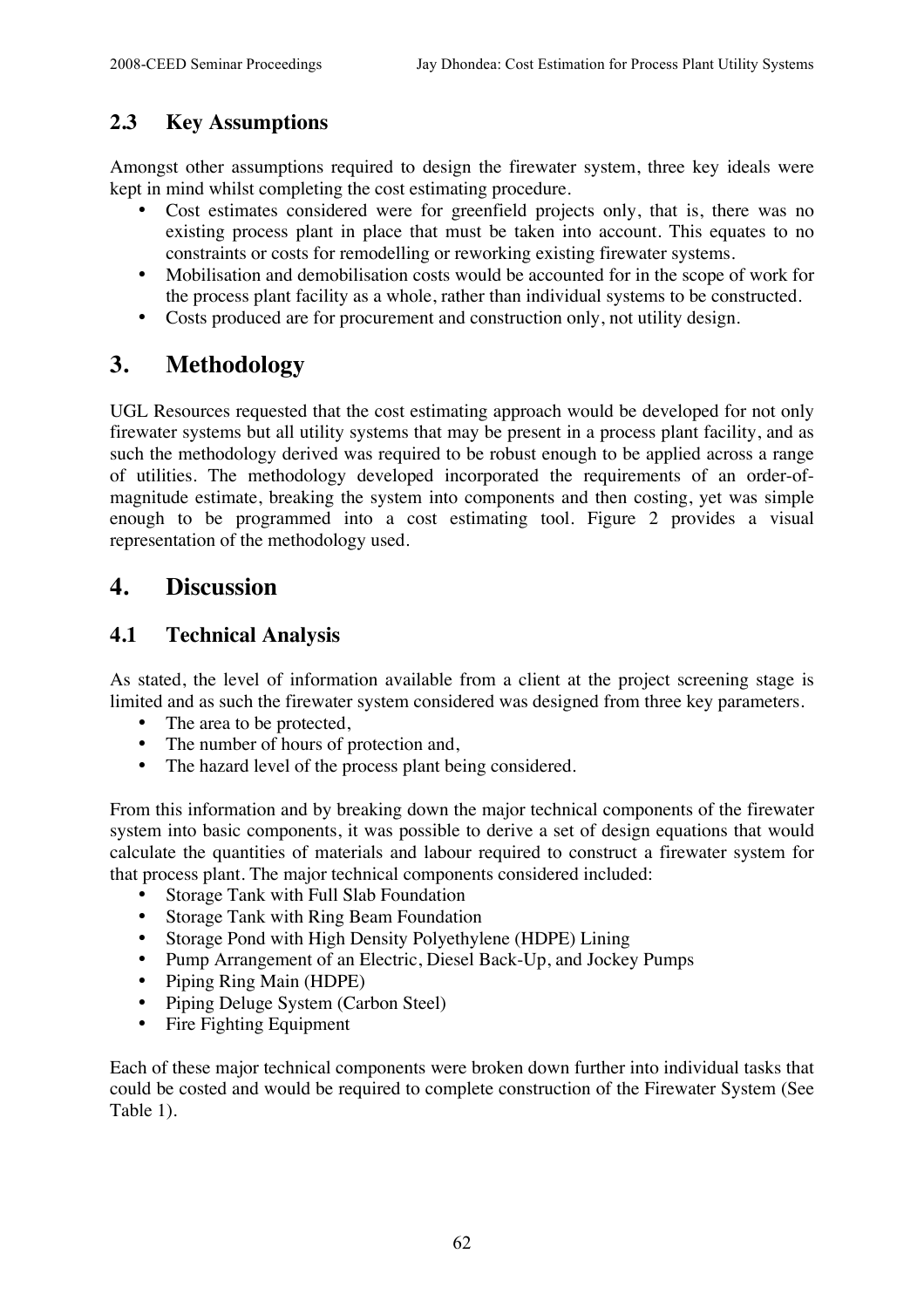

**Figure 2 Methodology and procedure developed to create a cost estimation tool for process plant utility systems.**

## **4.2 Costing**

In order to produce a cost estimate a set of commercial cost rates were required to be obtained. These were sought from the estimating department at UGL Resources and material suppliers. The labour rates for construction, for example 1 man hour per meter of pipe laid, were obtained from construction handbooks such as, *"Estimator's Piping Man-hour Manual"* by J.S Page. The rates for labour and materials were applied to each design equation to compile a final cost for construction. To improve the accuracy of the estimate an allowance for a profit margin, overheads, design error, project location, contingency, escalation and growth were applied as percentage factors to the final cost.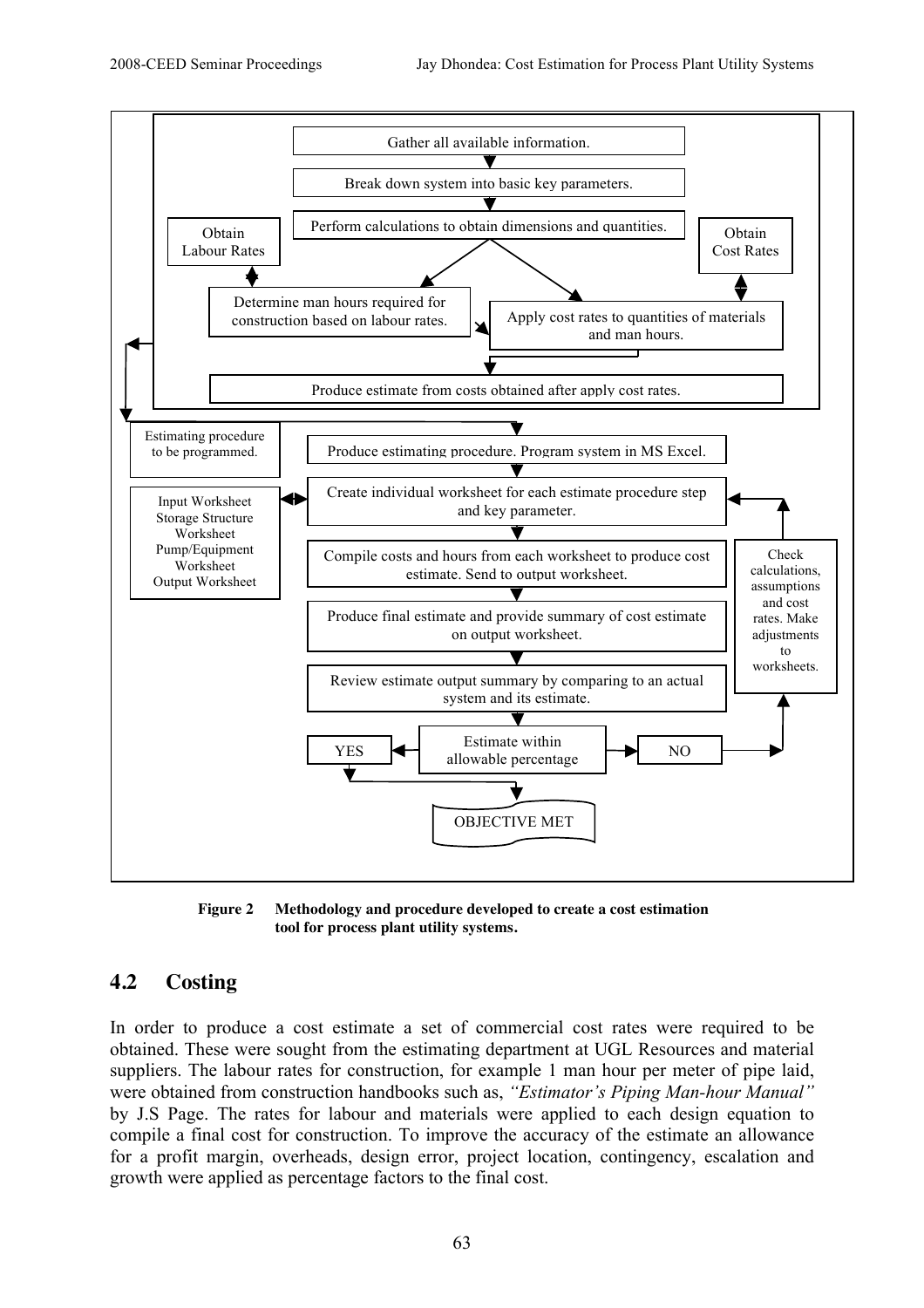| <b>Storage</b><br><b>Tank Full</b><br><b>Slab</b> | <b>Storage</b><br><b>Tank Ring</b><br><b>Beam</b> | <b>Storage Pond</b>              | <b>Pumps</b>          | <b>Piping HDPE</b>                | <b>Pipe C Steel</b>     | Equipment        |
|---------------------------------------------------|---------------------------------------------------|----------------------------------|-----------------------|-----------------------------------|-------------------------|------------------|
| <b>Steel</b>                                      | Steel                                             | <b>HDPE</b> Lining               | Electric              | Pipe Material                     | Pipe<br>Material        | Monitor          |
| Fabrication                                       | Fabrication                                       | <b>HDPE</b> Install              | <b>Diesel</b>         | Fusion<br>Welding                 | Welding                 | Hydrant          |
| Surface<br>Treatment                              | Surface<br>Treatment                              | Clear, Grub<br>& Mulch           | Jockey                | Stub Flanges/<br>Backing<br>Rings | Slip on<br>Flanges      | Sprinklers       |
| Concrete<br>Footing                               | Concrete<br>Footing                               | Remove Top<br>Soil               | Concrete<br>Plinths   | <b>Bolts</b>                      | <b>Bolts</b>            | Control<br>Panel |
| Reinforcing                                       | Reinforcing                                       | Cut $&$ Fill<br>Clay<br>Moisture | Reinforcing           | Gaskets                           | Gaskets                 | Alarm Horn       |
|                                                   | Bedding<br>Sand                                   | Compact $&$<br>Condition         | <b>Diesel</b><br>Tank | Excavation                        | Pipe<br><b>Supports</b> | Hose<br>Cabinets |
|                                                   |                                                   |                                  |                       | Installation                      | Installation            | Extinguishers    |
|                                                   |                                                   |                                  |                       | Hydro-testing                     | <b>NDT</b>              |                  |

#### **Table1 Individual components that were designed and costed for the Firewater System.**

Two 'a-side' investigations were completed to assist in the decision making process for project screening at UGL Resources. These included a cost comparison between storage tanks and storage ponds so that the optimal firewater storage method was chosen, as well as a cost comparison between full slab and ring beam tank foundations.

## **4.3 Cost Estimating Tool**

To achieve one of the major objectives of the investigation it was required to automate the cost estimating process, such that the process may be repeated for multiple projects now and into the future. To do this, the cost estimating methodology developed was programmed into Microsoft Excel to:

- Allow the tool to be used on any UGL Resources' computer.
- Provide an easy interface for users of any computer literacy level.

The layout of the system requires a user to enter the key information required to design the system from which the cost estimate is calculated. This cost is then sent to a set of output worksheets that the user can interpret and use for project screening. There are a range of worksheets behind the system that consume the information entered and perform the design equations derived in the Technical Analysis. The cost estimate can be viewed as a summary of costs and materials and as a range of system curves that show the breakdown of labour and costs for each discipline. A user handbook was developed to assist the user in using the cost estimating tool.

#### **4.4 Cost Estimating Tool Verification**

To verify the accuracy of the cost estimating tool that was developed, a case study was conducted. Project Aurora is the construction of an Ammonium Nitrate Complex in Moranbah, QLD. It is classed as a major hazard and covers roughly  $162,000m^2$  of process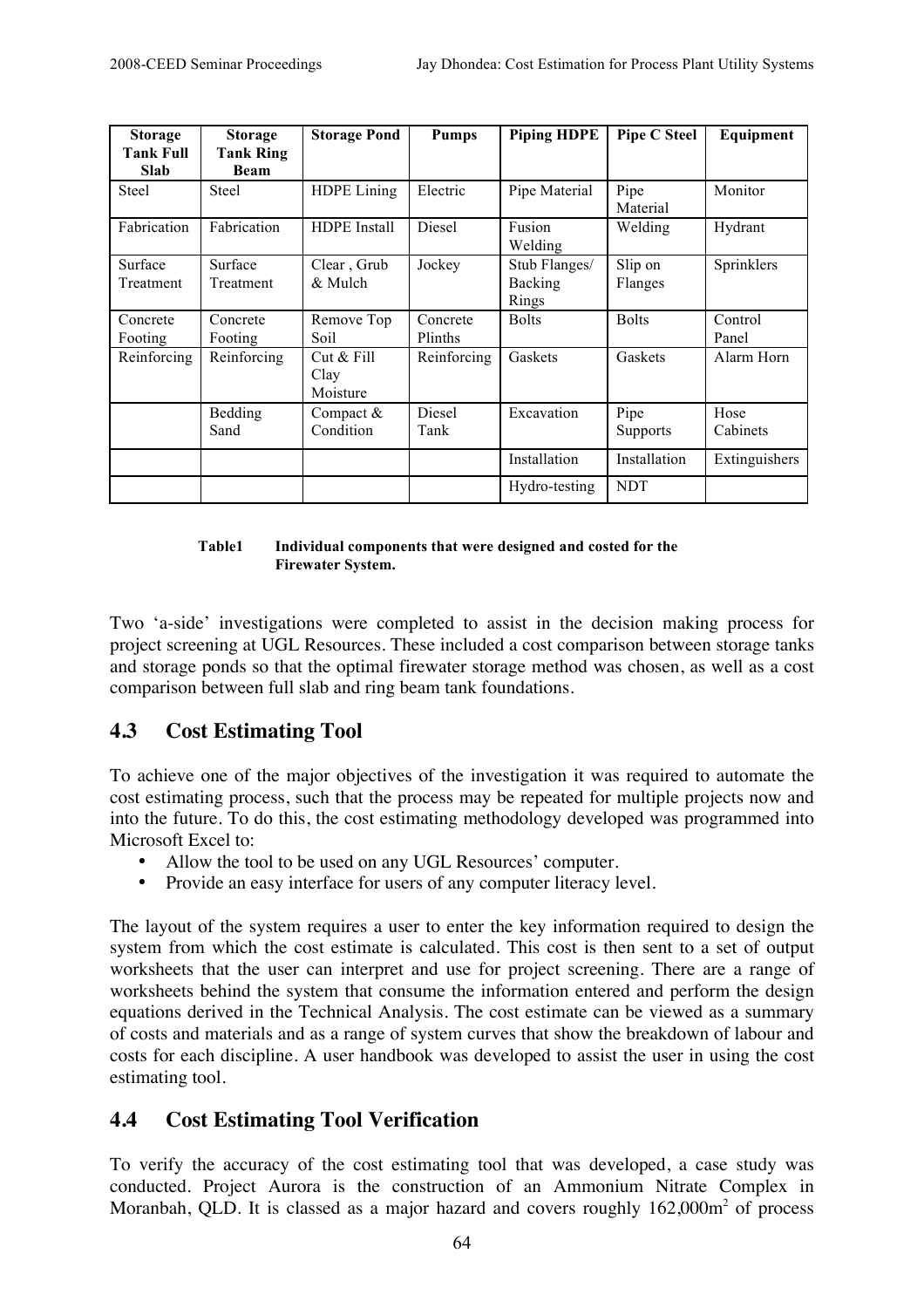area (UGLR, 2008). The client had requested that four hours of firewater protection should be provided. These details were entered into the cost estimating tool and a cost estimate was produced. The individual costs and material quantities generated were then compared to those provided by UGL Resources for Project Aurora to ascertain the accuracy of the cost estimating tool.

After producing a cost estimate for Project Aurora, a cost and material quantity comparison was conducted to verify if the estimate produced was within the objective range of  $\pm 30{\text -}50\%$ . In reviewing the cost and material quantities it was found that the outputs from the cost estimating tool were well within this range. The total cost from the Project Aurora estimate and from the Cost Estimating Tool estimate had to be adjusted to ensure that they were both costing the same components, for example the Cost Estimating Tool estimate included excavation costs for the HDPE piping, where as the Project Aurora estimate did not. An accuracy of +0.64% was found whilst comparing the total adjusted cost for this case study. The material quantities were also found to be similar with Project Aurora requiring 3650m of HDPE pipe with the tool estimating 3536m, a 3% difference. A summary of the cost comparison can be seen in Table 2.

| <b>Item</b>          | <b>Description</b>       | <b>Project Aurora</b> |             | <b>Cost Estimating Tool</b> |             | <b>Cost Diff.</b> |
|----------------------|--------------------------|-----------------------|-------------|-----------------------------|-------------|-------------------|
|                      |                          | <b>Dimension</b>      | Cost        | <b>Dimension</b>            | Cost        | (%)               |
| <b>Storage Pond</b>  | Capacity                 | $2000 \text{ m}^3$    | \$333,622   | 2422m <sup>3</sup>          | \$403,511   | 17.3%             |
| <b>HDPE</b> Piping   | Length                   | $3650 \text{ m}$      | \$1,831,522 | 3536 m                      | \$1,919,531 | $4.6\%$           |
| Mechanical           | $\overline{\phantom{a}}$ | $\blacksquare$        | \$794,502   | $\blacksquare$              | \$939,800   | 15.5%             |
| Pre-Adjusted<br>Cost | $\overline{\phantom{a}}$ |                       | \$3,813,683 |                             | \$4,487,084 | 15.0%             |
| <b>Adjusted Cost</b> | $\blacksquare$           |                       | \$3,741,821 |                             | \$3,765,821 | $0.64\%$          |
| <b>Man Hours</b>     | $\overline{\phantom{a}}$ |                       | 17,156 hrs  |                             | 14,834 hrs  | $-15.6\%$         |

#### **Table 2 Cost comparison between output generated by cost estimating tool and Project Aurora estimate**

After reviewing the findings of this study, United Group Limited Resources have agreed that the approach to cost estimating and the associated cost estimating tool developed during this study will dramatically reduce the resources required to reliably produce a cost estimate for firewater systems at a project screening phase (Percival et al, 2008).

# **5. Conclusions**

The cost estimating tool will reduce the resources required and provide UGL Resources with a market edge as they now have the ability to produce cost estimates almost instantaneously and reliably to assist in the project screening phase.

Due to the nature of the cost estimating process developed, it was found that the cost estimating tool could not only be used for estimating purposes, but also for firewater system layout and engineering design. When reviewing the potential that this tool can provide UGL Resources, it was evident that key engineering details could be extracted from the cost estimates produced.

Although the firewater system was the only process plant utility system that was investigated, sufficient work has been completed to provide a strong foundation to produce cost estimating tools for all utility systems. It has been recommended to UGL Resources to produce a